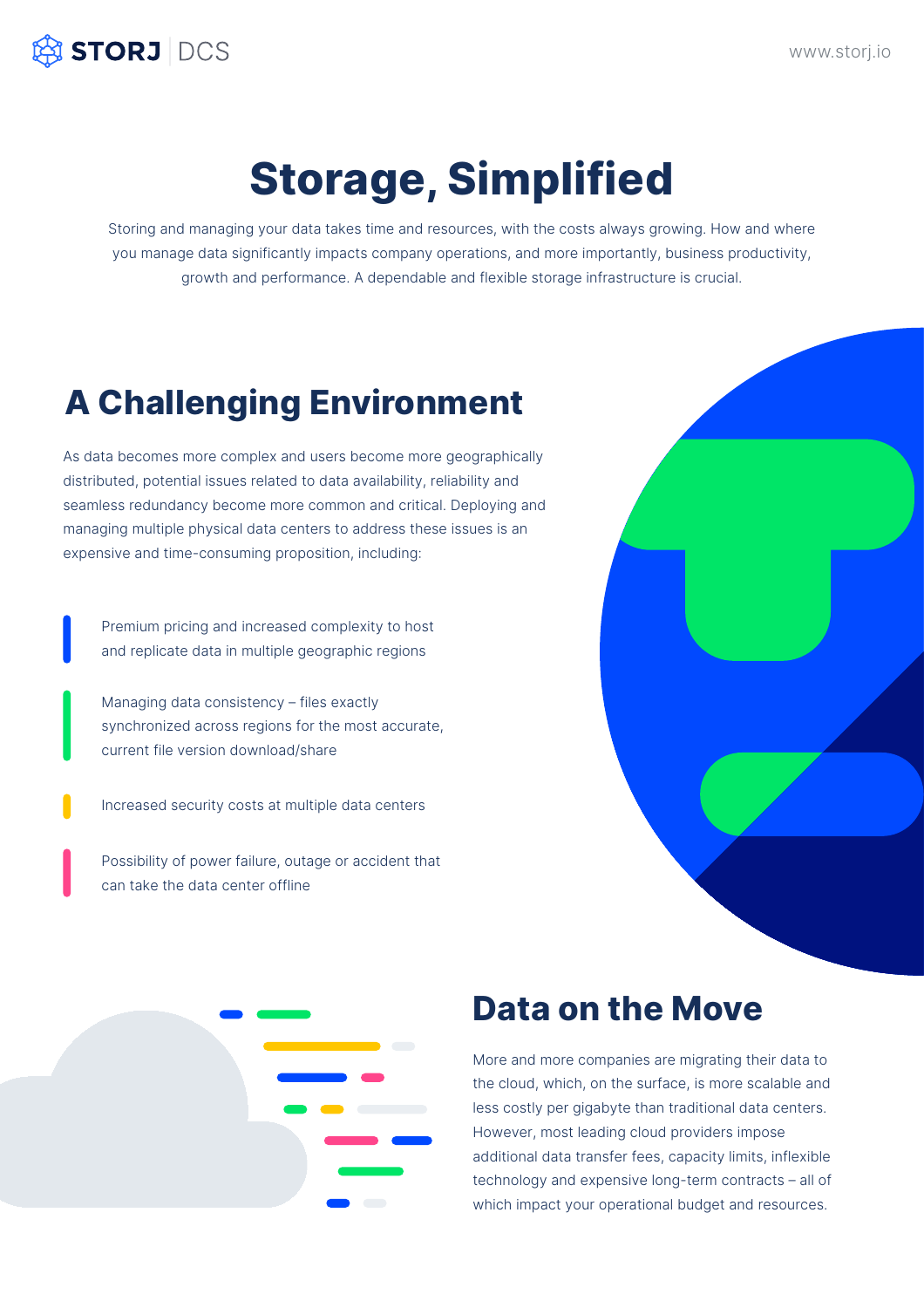Storj Decentralized Cloud Storage (DCS) takes a different approach – by simplifying the most sophisticated technology for developers and IT departments – in the most cost-effective manner. We're able to do this by featuring:



There are three main components, or peer classes, on the Storj DCS network – storage Nodes (how we crowdsource capacity - enabling people to share excess hard drive capacity and bandwidth with the network), Uplink clients (a choice of upload methods and developer tools – sometimes hosted – to upload and download data), and finally, the Satellites (a hosted set of services that handles things like access management, metadata management, storage Node reputation, and data repair, as well as billing and payment).

In short, we abstract the complexity of storing, managing and moving data to a few simple and familiar commands. All of these tools are bundled into the Storj DCS solution at no additional cost to customers – for the most secure, private, dependable and durable cloud storage.

> On our network, every component is multi-region by default. In addition, when a file is uploaded, it is split up into 80 or more pieces and distributed over a range of 13,500+ diverse Storj Nodes worldwide. Through erasure coding, these pieces are replicated to ensure data availability, integrity and durability.

> Storj DCS is also scalable – additional Nodes are added/ employed any time, and located anywhere for physical redundancy without the costs of adding data centers.

## **A Better Solution**

#### **How It's Built**

An open-source and developerfriendly solution, with a vibrant user community



Choice of upload methods – browser, CLI, or S3 compatible gateway - all with tuturials, docs and libraries





### Automatic file encryption so you

don't have to devise or manage those time-consuming tasks

Simple access management with client-side credentials that grant permission to specific paths

Affordable and predictable pricing helps you manage your IT budget

The flexibility to take your data at any time, at no additional cost

#### Our redundancy strategy stores data in a way that provides high availability and durability. As an alternative to simple data replication, we employ automated erasure coding for a much more efficient method to achieve redundancy. In erasure coding, data is broken into fragments, expanded and encoded with redundant data pieces and stored across our Nodes around the world. The redundancy from erasure coding is far more efficient than just replicating files and is technology used by most data storage systems.

**The Advantage of Erasure Coding**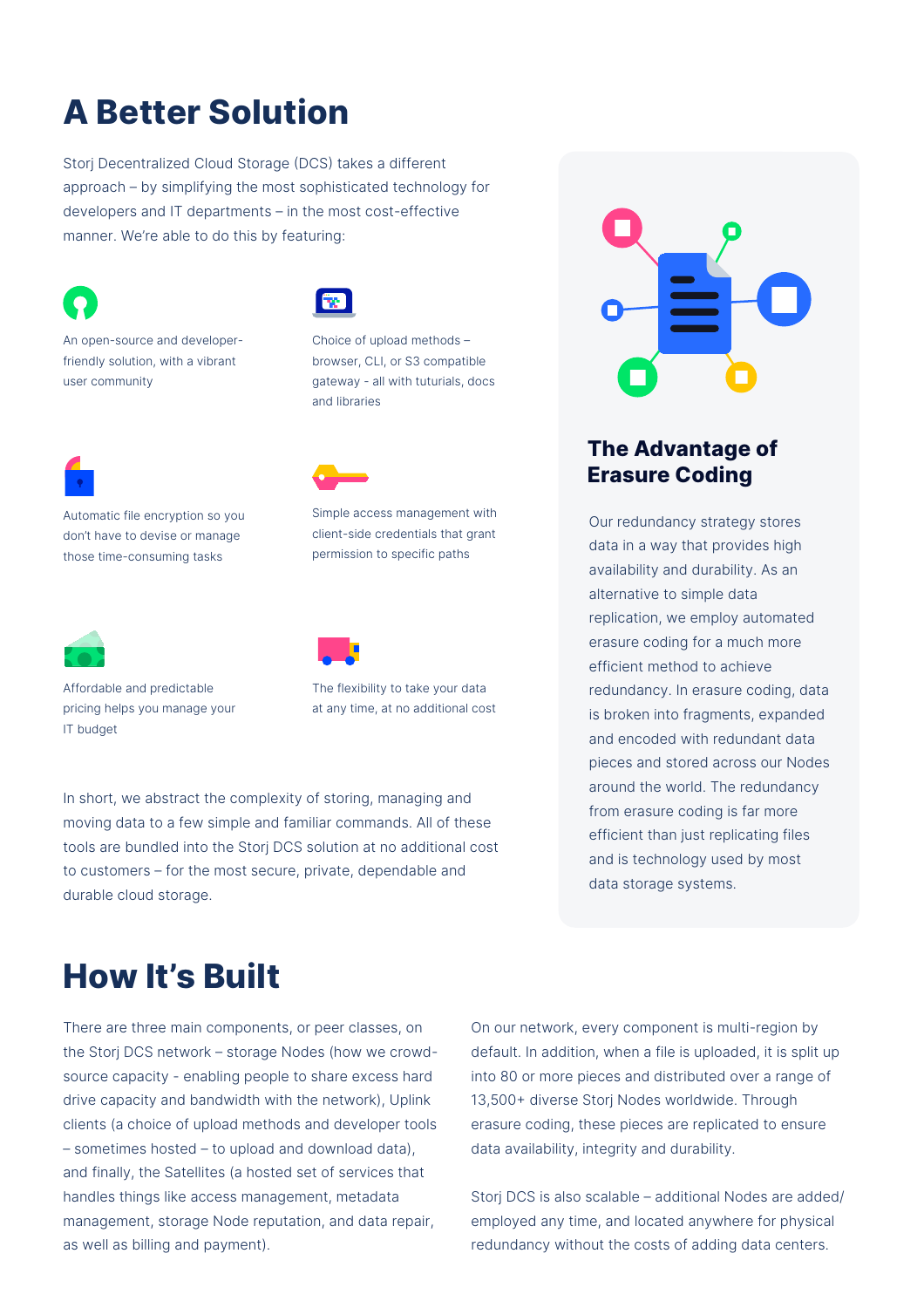When uploading and downloading files, a developer or app issues a simple cp command - the Uplink client does the rest, abstracting all of the complexity of encryption, erasure coding, and distributing pieces on storage nodes to the Storj software in the background.

## **Follow The Data**

When a file is uploaded, it's first encrypted by the Uplink client using an encryption key held by that client. Next, it's erasurecoded, meaning it's split up into at least 80 pieces, of which only 29 (any 29) are required to reconstitute a file.



When you go to share an asset, you just type share "<name of file>", and it generates an access grant. This access grant has everything you need to download and decrypt the file.

The Uplink client then contacts the Satellite to get a list of storage Nodes on which to store the pieces. The Satellite returns more than 80 storage Node addresses. The Uplink client uploads pieces peer-to-peer, in parallel, directly to the Nodes. The Uplink client stops attempting to upload pieces once 80 pieces have been successfully uploaded to at least 80 storage Nodes.

When the Uplink client downloads a file, it's essentially the same process as an upload but in reverse. The Uplink client requests a file from the Satellite and the Satellite returns a list of 35 storage Nodes from which the Uplink client can retrieve the pieces of the file. The Uplink client starts attempting to download pieces from all 35 storage Nodes, again, stopping once it has retrieved the 29 pieces needed to reconstitute the file after eliminating latency from the long-tail effect. The pieces are re-encoded and then decrypted by the Uplink client



#### **Share**

as only it has the encryption key.



# **Download**

Storj DCS handles all of your file encryption and access management tasks automatically – unlike other providers, which require development work to enable encryption and designated file sharing. Our edge-based security model with delegated authorization provides flexible and ultra-secure capabilities for access management.

Within easy-to-use tools that provide granular levels of access control, you can create access credentials that are extremely flexible. You can set access limits on buckets or path prefixes or individual objects with an API key. You can make data read only, or you can make it so that it can read and list, but not upload or delete, and even set time limits on API keys that are good for specific

dates and times. As a result, you can continuously rotate your API keys easily and programmatically, preventing credential leakage and guarding against ransomware attacks.

To ensure privacy, data and metadata stored on Storj DCS is encrypted and the Satellite never has access to encryption keys.

#### **We've Simplified Access Management**